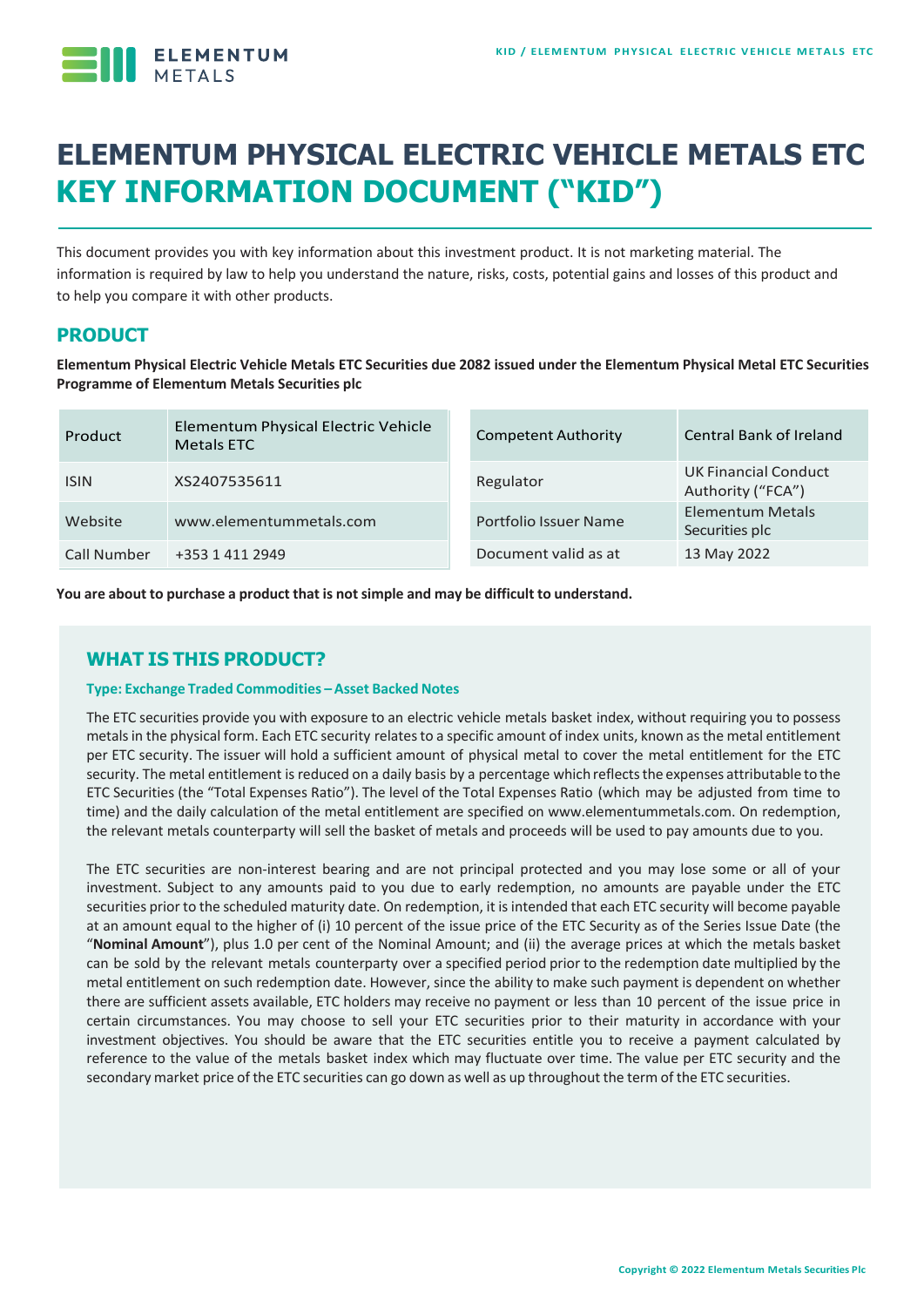

# **WHAT ARE THE RISKS AND WHAT CAN I GET IN RETURN?**



**The risk indicator assumes you keep the product for 7 years. The actual risk can vary significantly if you cash in at an early**  stage and you may get back less. You may not be able to sell or end your product easily or you may have to sell or end at a price **thatsignificantlyimpactsonhowmuchyougetback.**

Be aware of currency risk. If you receive payments in a currency different to that of your home jurisdiction, the final return you will getwill depend on the exchange rate between the two currencies. This risk is not considered in the risk indicator shown.

#### **You may lose some or all of your investment.**

The risk category shown is not guaranteed and may shift over time. The lowest category does not mean risk free.

The ETC security value depends on the underlying metal price reacting to economic factors and it could fall forlong periods.

The summary risk indicator is a guide to the level of risk of this product compared to other products. This product does not include any protection from future market performance so you could lose some or all of your investment. The risk indicator shows how likely it is that the product will lose money because of movements in the markets or because the Issuer is not able to pay you. If the Issuer is not able to pay you what is owed, you could lose your entire investment. The Issuer has classified this product as 4 out of 7, which is a medium risk class. This rates the potential losses from future performance at a medium level and poor market conditions could impact the Issuer's capacity to pay you.

**Intended Retail Investor:** The ETC securities are intended for retail investors who (i) wish to gain exposure to the electric vehicle metals basket without having to take physical delivery ofthe basket and have an investment horizon in line with the recommended holding period below; (ii) have specific knowledge or experience of investing in similar products and in financial markets; and (iii) can afford to risk losing theirinvestment, are notseeking topreserve capital and who are not looking for capital guarantee.

**Product term:** This series of ETC securities has a scheduled maturity date of 22 January 2082. The scheduled maturity date may be postponed by up to ten business days. If this is the case, the Issuer will provide you with notice of this and how many days such postponement will be. The ETC securities may be redeemed prior to the scheduled maturity date, if: (1) the Issuer elects to redeem all of the ETC securities in the series following thirty days calendar written notice to you; (2) an event of default occurs; or (3) an early redemption event occurs. A detailed description of events of default and early redemption events can be found in the prospectus in the Master Terms and Conditions of the ETC Securities.

# **WHAT HAPPENS IF ELEMENTUM METALS SECURITIES PLC IS UNABLE TO PAYOUT?**

The product is not protected by the Irish Deposit Guarantee Scheme or any other investor compensation or guarantee scheme. This meansthat if Elementum Metals Securities plc is unable to pay out, you may lose all of your investment. The ability of Elementum Metals Securities plc to pay out will be limited to the amounts realised from the secured property, as further explained in the Prospectus.

If the Issuer fails to make a payment when due, the security trustee (Apex Corporate Trustees (UK) Limited) can enforce the security over the metals basket deposited with the custodian, the primary sub-custodians and any sub-custodians. Once the security trustee has enforced the security it can then sell the metals basket and use the proceeds of this sale to pay amounts owed to you under the ETC securities. The proceeds of such sale may not be enough to cover all amounts owed to you under the ETC securities. The product is a debt instrument (not a bank deposit) and as such is not covered by any deposit protection scheme.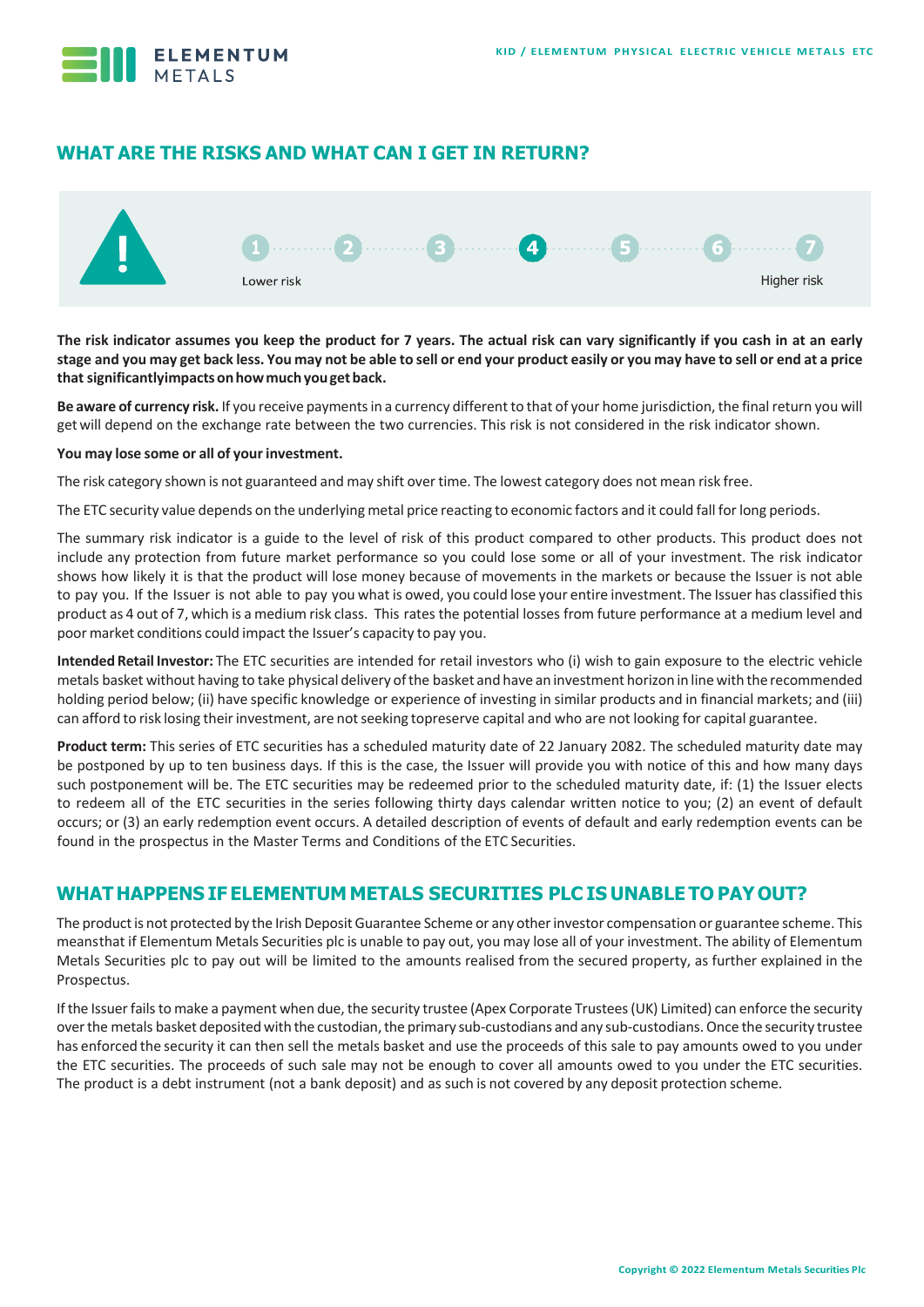

## **PERFORMANCE SCENARIO**

| Scenarios                                                    |                                     | 1 year        | 4 years       | 7 years*      |
|--------------------------------------------------------------|-------------------------------------|---------------|---------------|---------------|
| <b>Stress scenario</b>                                       | What might you get back after costs | 5,542.44 USD  | 4,601.87 USD  | 3,448.99 USD  |
|                                                              | Average return each year            | $-44.58%$     | $-17.64%$     | $-14.11%$     |
| What might you get back after costs<br>Unfavourable scenario |                                     | 8,665.74 USD  | 7,775.28 USD  | 7,368.55 USD  |
|                                                              | Average return each year            | $-13.34%$     | $-6.10%$      | $-4.24%$      |
| <b>Moderate scenario</b>                                     | What might you get back after costs | 10,172.89 USD | 10,724.66 USD | 11,306.37 USD |
|                                                              | Average return each year            | 1.73%         | 1.76%         | 1.77%         |
| <b>Favourable scenario</b>                                   | What might you get back after costs | 11,960.44 USD | 14,815.48 USD | 17,332.80 USD |
|                                                              | Average return each year            | 19.60%        | 10.33 %       | 8.17%         |

\*recommended holding period

This table shows the money you could get back over the next 7 years, under different scenarios, assuming that you invest USD 10,000.00.

The scenarios shown illustrate how your investment could perform. You can compare them with the scenarios of other products.

The scenarios presented are an estimate of future performance based on evidence from the past on how the value of this investment varies,and are not an exact indicator. What you will get will vary depending on how the market performs and how long you keep the product. The stressscenario shows what you might get back in extreme market circumstances, and it does not take into account the situation where the Issuer is not able to pay you.

Buying this product means that you think the underlying price will increase.

The figures shown include all the costs of the product itself, but may not include all the costs that you pay to your advisor or distributor.The figures do nottake into account your personaltax situation, whichmay also affect howmuch you get back.

#### **HOW LONG SHOULD I HOLD THE INVESTMENT,AND CAN I TAKE MY MONEY OUT EARLY?**

Recommended holding period: 7 years

This product has no required minimum holding period but is designed forlong term investment. However, the product may terminate early (see 'What is this Product?' above) and may also be sold on the secondary market.

#### **WHATARE THE COSTS?**

The Reduction in Yield (RIY) shows what impact the total costs you pay will have on the investment return you might get. The total costs take into account one-off, ongoing and incidental costs. The amounts shown here are the cumulative costs of the product itself, for three different holding periods. The figures assume you invest USD 10,000.00. The figures are estimates and may change in the future.

## **COSTS OVER TIME**

The person selling you or advising you about this product may charge you other costs. If so, this person will provide you with information about these costs, and show you the impact that all costs have on your investment over time.

| Investment USD 10,000.00        |           |            | If you cash in after 1 year $\parallel$ If you cash in after 4 years $\parallel$ If you cash in after 7 years* $\parallel$ |  |
|---------------------------------|-----------|------------|----------------------------------------------------------------------------------------------------------------------------|--|
| Total costs                     | 80.00 USD | 323.86 USD | 573.62 USD                                                                                                                 |  |
| Impact on return (RIY) per year | $0.80\%$  | 0.80%      | 0.80%                                                                                                                      |  |

\*recommended holding period